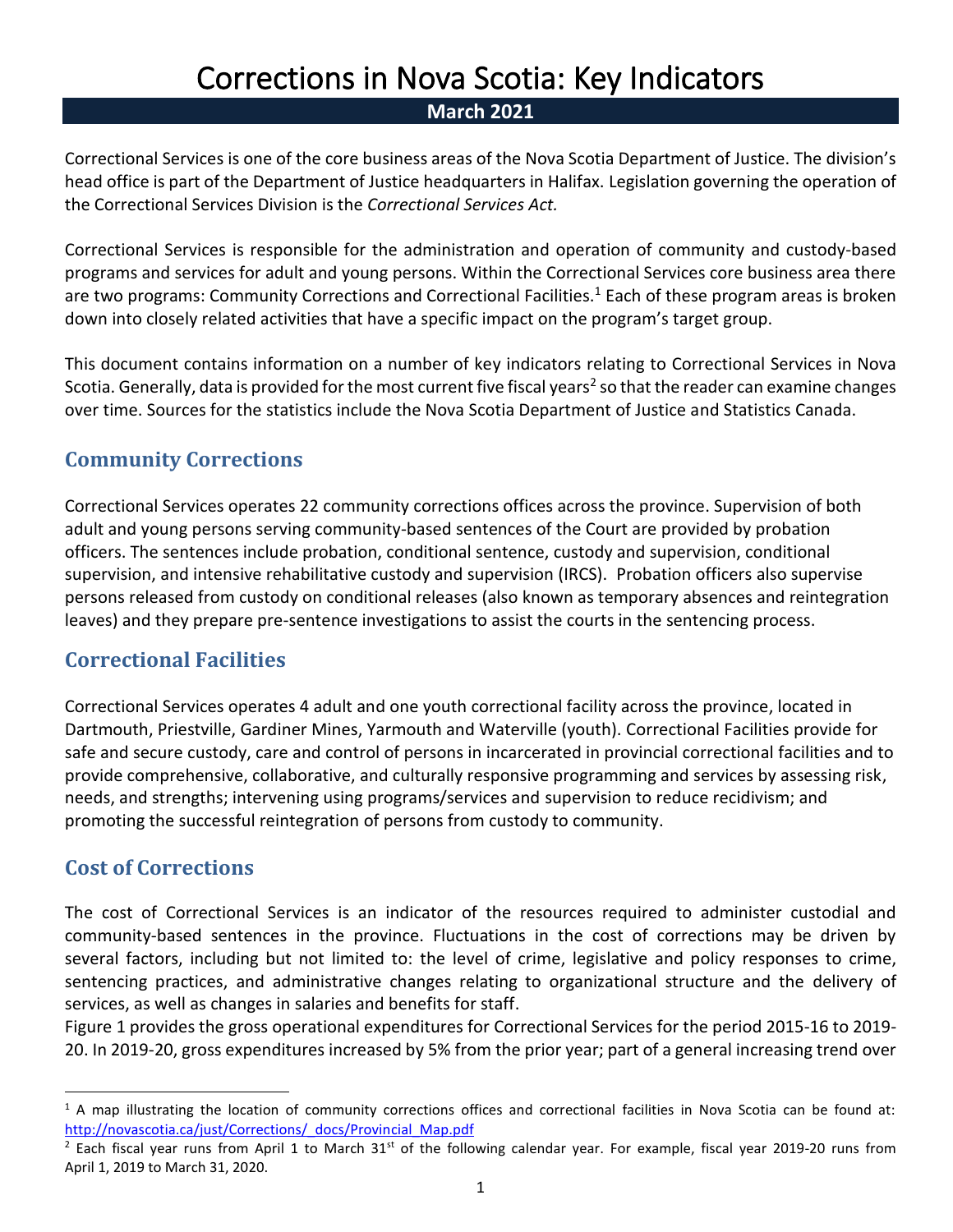time.<sup>3</sup> Over the five-year period, gross expenditures increased by approximately \$7.2 million or 10%. These expenditures have not been adjusted for inflation.



**Figure 1 - Gross expenditures on NS Corrections 2015-16 to 2019-20**

 *Source: Nova Scotia Department of Justice, Financial Services.*

The per capita expenditures for Correctional Services was \$78 in 2019-20 which was 4% higher than the prior year (Figure 2).<sup>4</sup> Over the period 2015-16 to 2019-20, per capita expenditures increased by \$5 (or 7%).





*Source(s): Nova Scotia Department of Justice, Financial Services. Statistics Canada. 17-10-0009-01 Population estimates, quarterly.* 

<sup>&</sup>lt;sup>3</sup> Note that expenditure data can be subject to revision over time including changes in what types of expense data is reported (i.e., gross vs. net) as well as issues such as structural changes in the Correctional Services Division. Gross expenditures refer to total expenditures before any adjustments are made for revenues/recoveries.

<sup>&</sup>lt;sup>4</sup> The per capita figures presented in Figure 2 were calculated by dividing the gross expenditures on Correctional Services by the total NS population.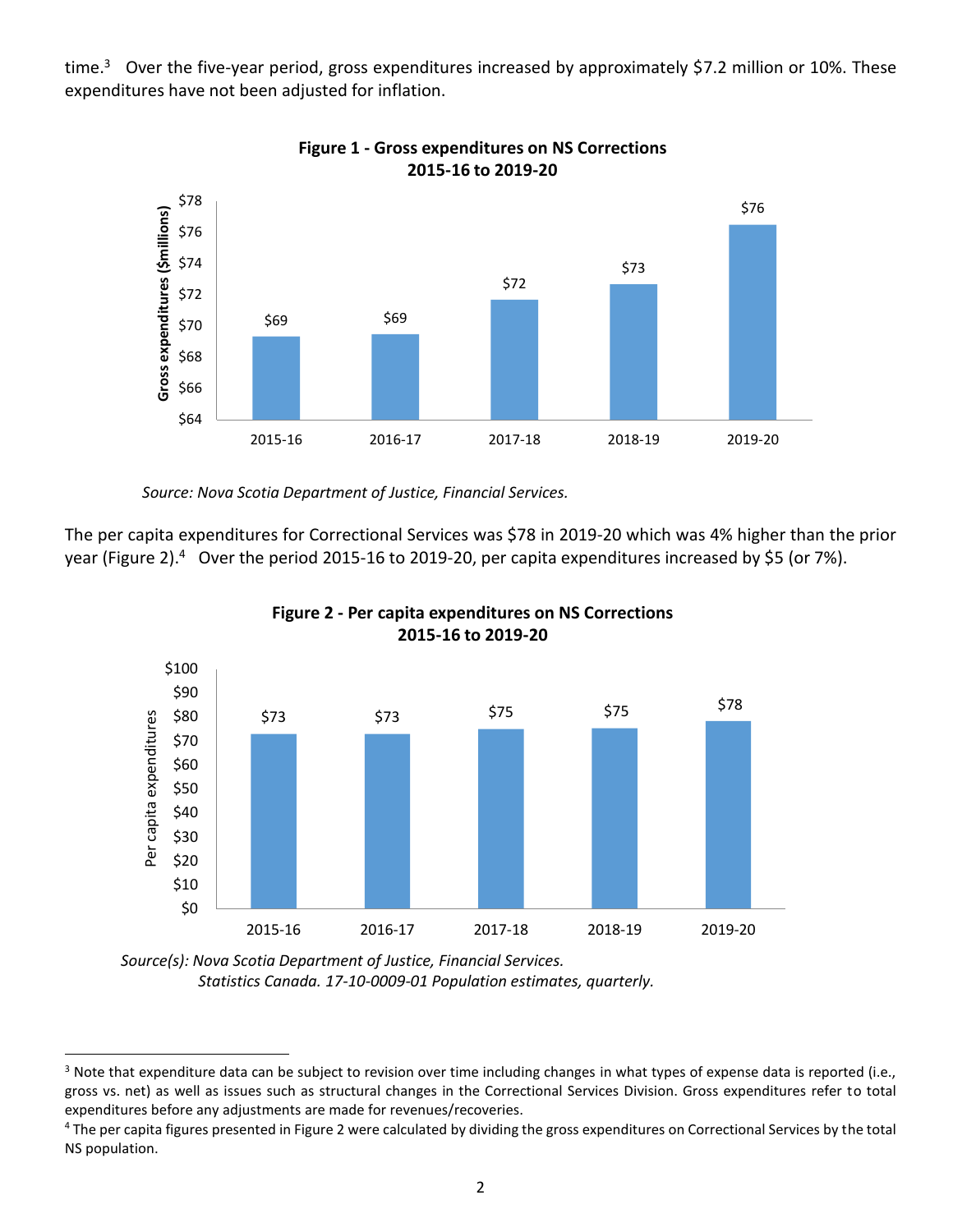Figure 3 provides the average daily cost per adult in custody, based on actual expenditures by correctional services for adults in custody during the period 2015-16 to 2019-20. The average daily cost per adult in custody was \$323 in 2019-20, which was \$40 or 14% higher than 2018-19 and \$68 (or 27%) higher than 2015-16. Costs have not been adjusted for inflation.



**Figure 3 - Average daily cost in custody in NS (Adults)**

 *Source: Research, Planning and Information Management, Nova Scotia Department of Justice.*

#### **Court sentences – Adults**

Figure 4 provides the number of guilty cases<sup>5</sup> in adult criminal court in Nova Scotia which had a custody sentence<sup>6</sup> (federal and provincial), probation, or a conditional sentence ordered by the court.<sup>7</sup> These statistics provide an indicator of the types of sentences involving adults which subsequently led to involvement with the adult correctional system. It should be noted that a case may have more than one type of penalty (e.g., the person may be given a period of custody as well as a period of probation).

In 2019-20, cases that were sentenced to provincial custody decreased by 2% compared to 2018-2019 while cases sentenced to federal custody decreased by 18%. Cases with a sentence of probation increased by 5% while conditional sentences decreased by 2%.

Generally, there was a declining trend in the number of cases sentenced to conditional sentences, federal custody, and probation over the 5-year period (2015-16 to 2019-20) while the number of cases with provincial custody sentences has fluctuated. Overall, adult criminal court case volumes decreased by 8% over this time period.

<sup>&</sup>lt;sup>5</sup> In 2017, the Department of Justice adopted a new case definition for analyzing criminal court case volumes and processing times. Under the new definition, a case is one or more charges filed against the same person on the same Information or Summary Offence Ticket (SOT). As a result of this change in methodology, the data appearing in Figure 4 are not comparable to those in previous reports nor are they comparable with Statistics Canada reporting.

 $6$  Total cases with a custody sentence can be calculated by adding together the number of cases where provincial custody was ordered, and the number of cases where federal custody was ordered.

 $<sup>7</sup>$  Excluded are cases with a fine, restitution, or some 'other' sentence.</sup>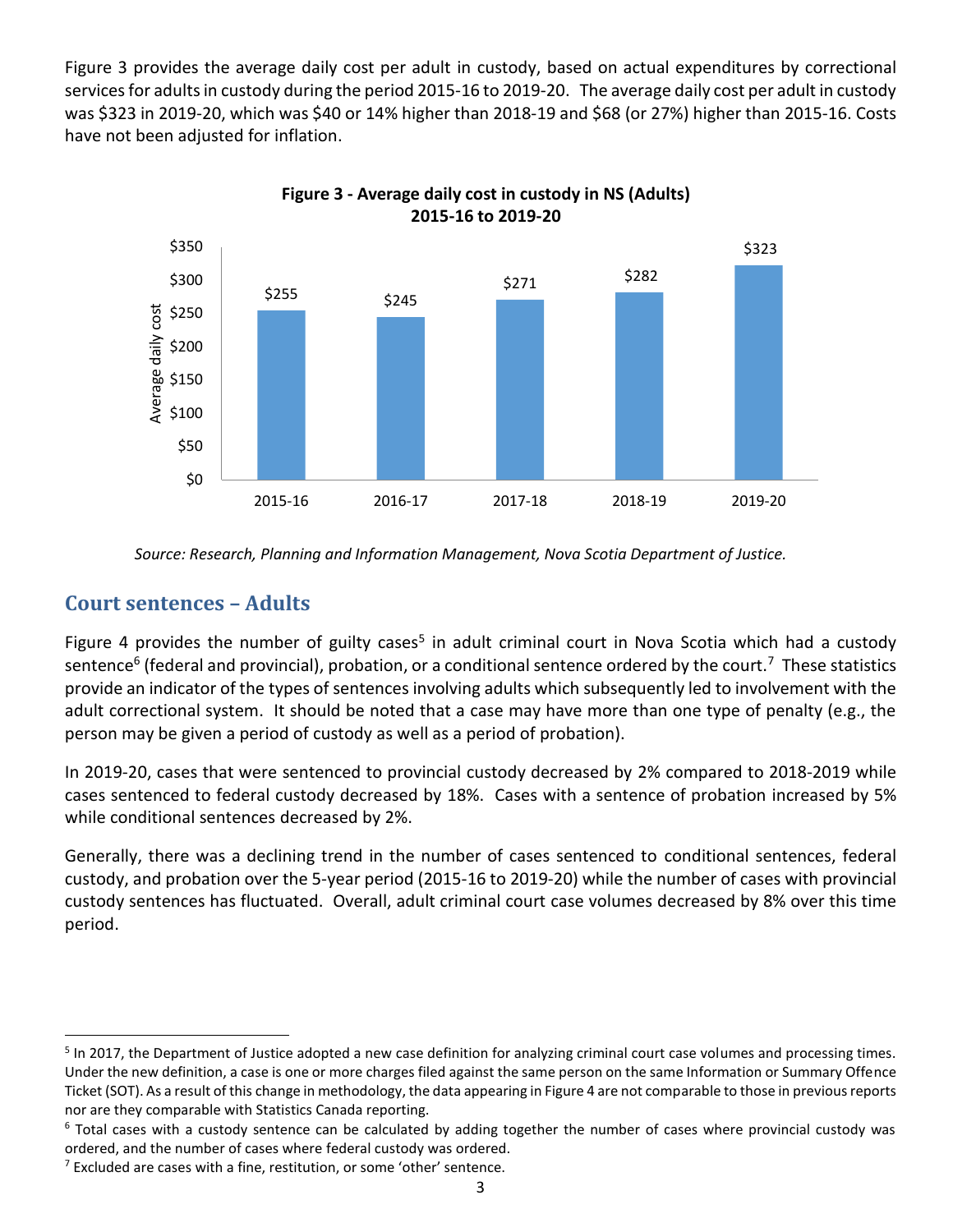

**Figure 4 - Guilty cases in NS Adult Criminal Court, by Sentence Type, 2015-16 to 2019-20**

 *Source: Research, Planning and Information Management, Nova Scotia Department of Justice.*

## **New arrivals at adult correctional facilities**

Figure 5 provides data on the number of new arrivals in adult correctional facilities for the years 2015-16 to 2019-20. New arrivals in adult correctional facilities are counted as intakes only (e.g., from non-custody status to custody; transfer from another jurisdiction; or conditional sentence to custody). An individual could have more than one new arrival at a correctional facility during a fiscal year. New arrivals do not include the transfer of individuals between correctional facilities within the province.

A person may be admitted to a correctional facility as follows: sentenced to provincial custody; remanded to provincial custody; or, other reason (e.g., parole suspension; federal inmate in custody at provincial institution in advance of court hearing; breach of a court order, etc.).

There were four (4) adult correctional facilities in Nova Scotia operating during the five-year period between 2015-16 to 2019-20. Of the adult facilities, the Central Nova Scotia Correctional Facility is the largest and accounted for the greatest number of new arrivals.

In 2019-20, there were 3,657 new arrivals at adult correctional facilities in the province which was 6% lower than 2018-19, and 9% lower than 2015-16.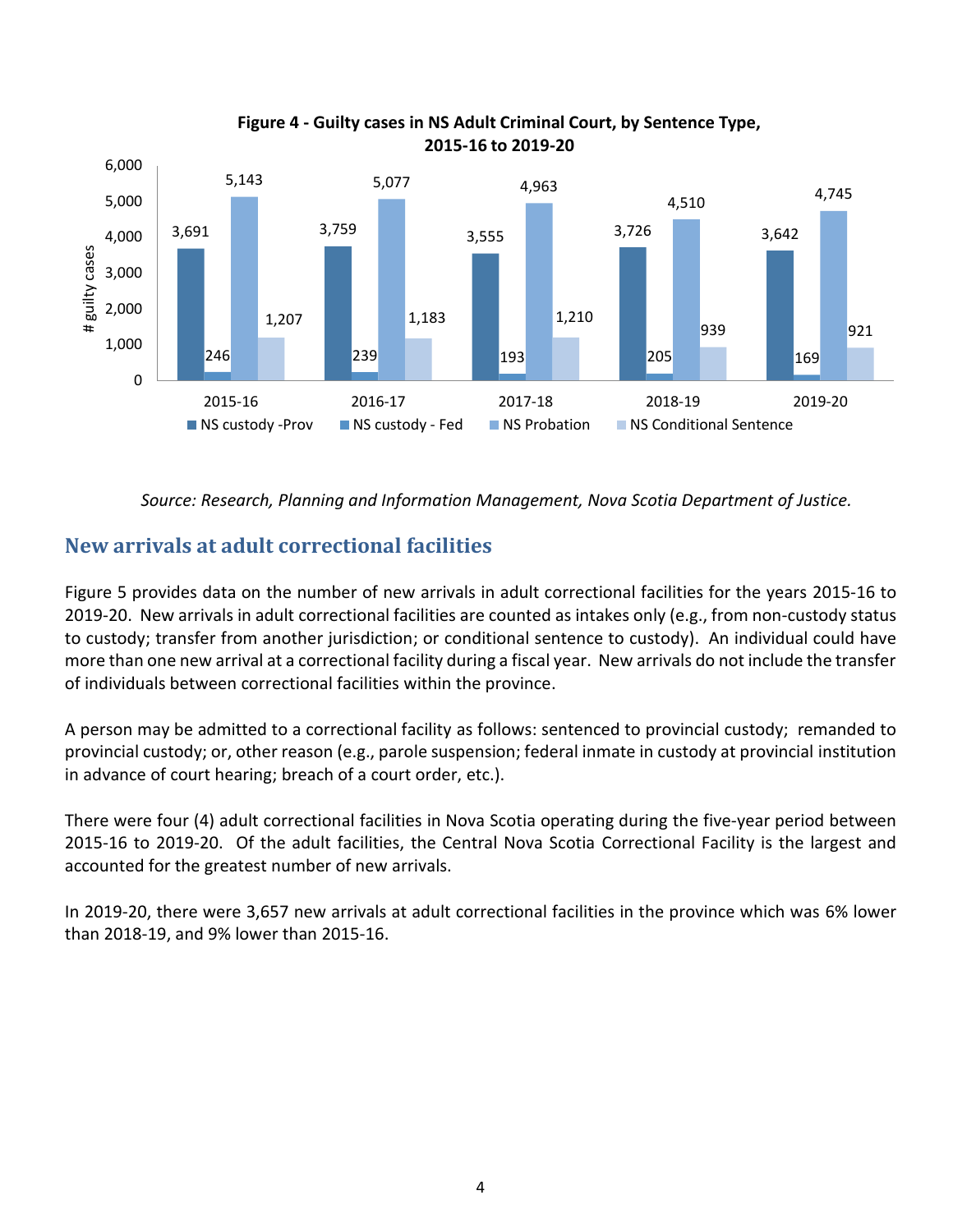

#### **Figure 5 - New arrivals at adult correctional facilities 2015-16 to 2019-20**

 *Source: Justice Enterprise Information Network (JEIN), Correctional Services Division, Nova Scotia Department of Justice.*

# **Average daily count – Adults**

The average daily count of adults in custody reflects the number of adults physically in a provincial correctional facility at the time of the daily count. Daily counts are useful for describing the make-up of the custodial population in terms of custody status: sentenced custody (i.e., person in a correctional facility as a result of a court-ordered sentence), remand (i.e., temporary detention in a facility pending trial or sentencing), and other forms of detention (e.g., immigration holds, federal inmates, etc.). These statistics are helpful in looking at specific policy issues relating to custodial populations as well as operational issues relating to correctional facility capacity.<sup>8</sup>

In 2019-20, there was an average of 425 adults in custody on any given day, which was a 9% (43 inmates) decrease compared to the prior year (Figure 6). There was an average of 120 adults in provincial sentenced custody which was a 6% (9 inmates) decrease compared to the prior year. For remand, there was an average of 285 adults on an average day, a 11% (36 inmates) increase compared to the previous year.<sup>9</sup>

<sup>8</sup> Adult correctional facilities vary in size, with the Central Nova Scotia Correctional Facility having the largest capacity (300 inmates) and Southwest Nova Scotia Correctional Facility having the smallest (38 inmates).

<sup>&</sup>lt;sup>9</sup> While the average daily count figures reported above are rounded to the nearest whole number for simplicity of presentation, calculations use the average daily count figure rounded to one decimal place which can slightly affect the percentages reported.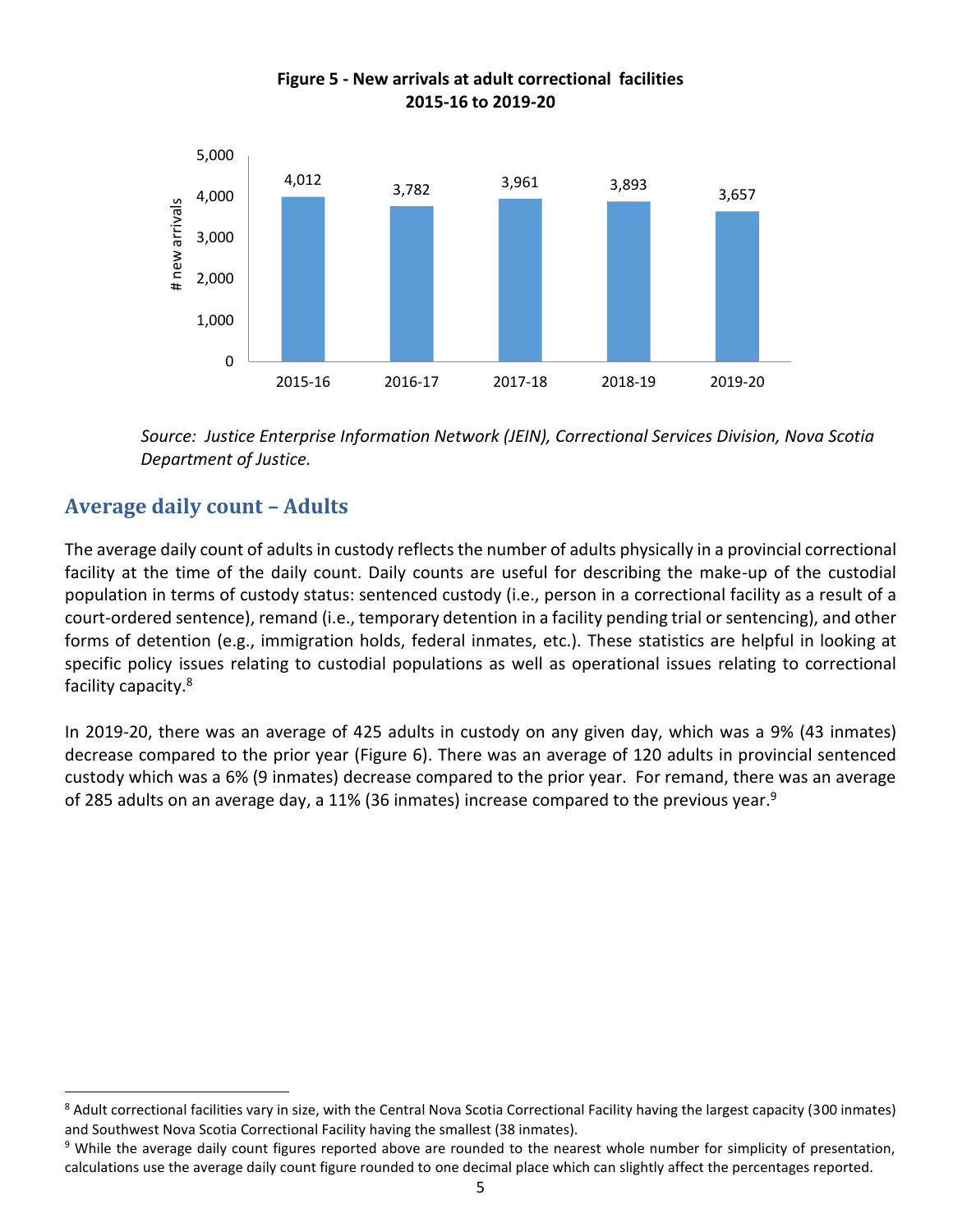

**Figure 6 - Average daily count in custody (Adults) 2015-16 to 2019-20**

Over the five-year period, the average number of people being held in the province's correctional facilities decreased by 12%. The number in provincial sentenced custody decreased by 38% while those in remand increased by 8%.

The majority of those in custody are being held in remand, and this proportion has increased over time. In 2019-20, about two-thirds of the population of correctional facilities were in remand, as compared to 55% in 2015-16 (Table 1).

| Table 1. Proportion of average daily counts 2015-16<br>in Nova Scotia, by custody type (Adult) |     | 2016-17 | 2017-18 | 2018-19 | 2019-20 |
|------------------------------------------------------------------------------------------------|-----|---------|---------|---------|---------|
| % Sentenced provincial custody <sup>10</sup>                                                   | 40% | 38%     | 34%     | 27%     | 28%     |
| % Remand                                                                                       | 55% | 57%     | 62%     | 69%     | 67%     |
| % Other statuses                                                                               | 5%  | 5%      | 4%      | 3%      | 4%      |

*Source(s): Research, Planning and Information Management, Nova Scotia Department of Justice. Statistics Canada. Table 35-10-0154-01 - Average counts of individuals in provincial and territorial programs.*

<sup>&</sup>lt;sup>10</sup> Due to rounding, some percentages may not total to 100%.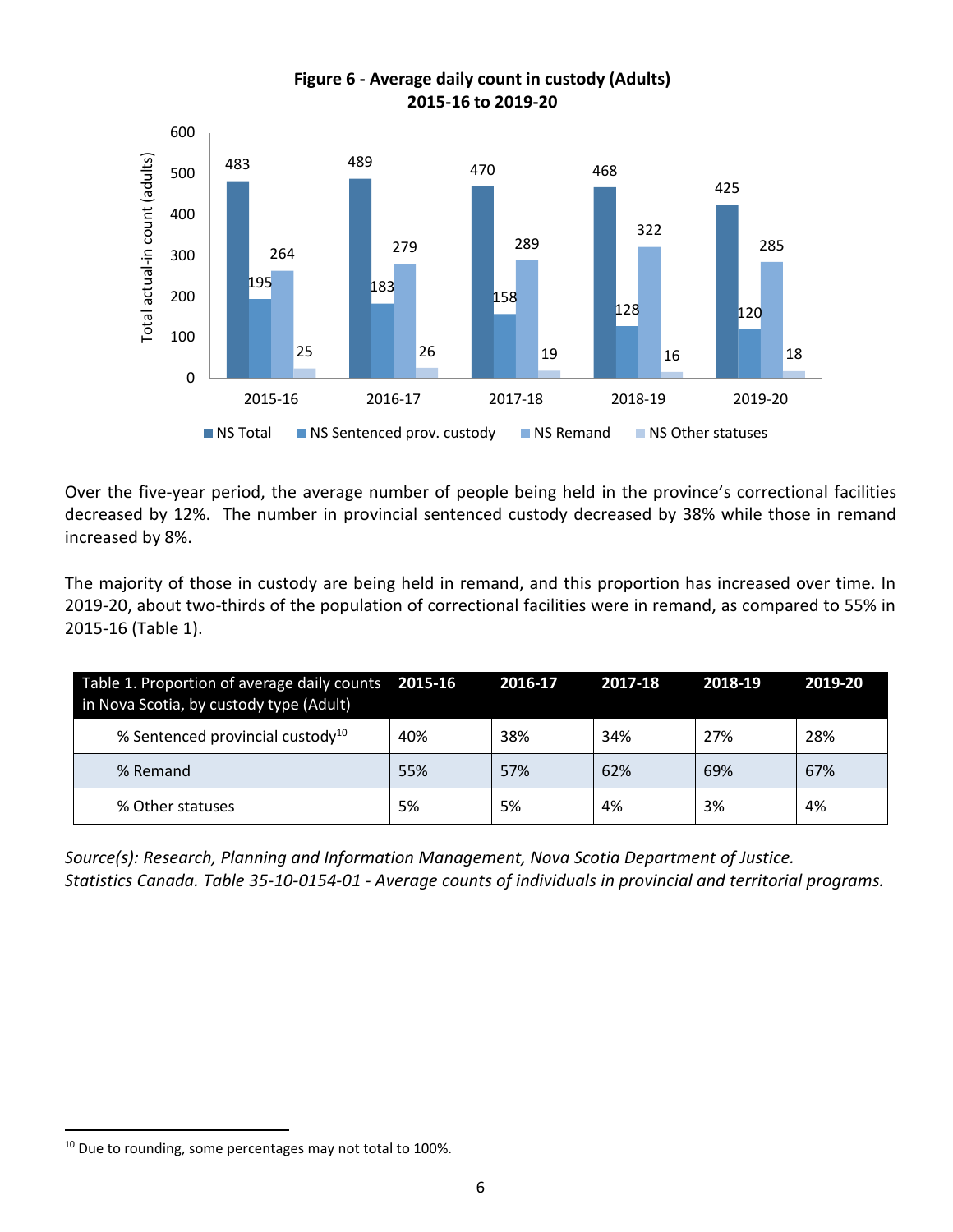#### **Incarceration rate – Adults**

In 2019-20, the adult incarceration rate in Nova Scotia was 10% lower than in 2018-19 and 15% lower than in 2015-16 (Figure 7).<sup>11</sup> Generally, over the 5-year period, there was a decreasing trend in the rate.<sup>12</sup>

In 2018-19, the most current year for which national level statistics are available, Nova Scotia had the 2nd lowest adult incarceration rates in Canada. Nova Scotia's rate has been either the lowest or among the lowest in the country, over the past 10 years.



**Figure 7 - NS incarceration rate (Adult) 2015-16 to 2019-20**

*Source(s): Research, Planning and Information Management, Nova Scotia Department of Justice. Statistics Canada. Table 35-10-0154-01 - Average counts of offenders in provincial and territorial programs. Statistics Canada. 17-10-0009-01 Population estimates, quarterly.* 

## **Length of stay in provincial sentenced custody - Adults**

Statistics on length of stay in custody provide information on the amount of time individuals spend in a facility prior to release. This information is useful for administrative planning in specific areas such as programming. It should be noted that the length of time spent in a facility may not equal the length of time ordered by the court due to earned remission (i.e., reduced time in custody due to good behaviour).

Figure 8 provides the average and median length of stay in provincial sentenced custody in adult correctional facilities in Nova Scotia for the period of 2015-16 to 2019-20.<sup>13</sup>

<sup>&</sup>lt;sup>11</sup> The incarceration rate for adults is calculated as the total average daily count figure divided by the size of the adult population and standardized per 100,000 population. The provincial incarceration rate is an indicator of the proportion of Nova Scotia residents, in a given year, who are in custody (sentenced custody, remand, "other status") in provincial institutions. It excludes federal institutions but includes federally sentenced offenders in provincial institutions.

 $12$  While the incarceration rate figures reported above are rounded to the nearest whole number, the calculations used the incarceration rate figure rounded to one decimal place which can slightly affect the percentages reported.

<sup>&</sup>lt;sup>13</sup> The average (mean) and median length of stay in provincial sentenced custody is an estimate calculated based on two-thirds of the aggregate sentence length (days). This assumes that inmates have earned one-third remission for their sentences.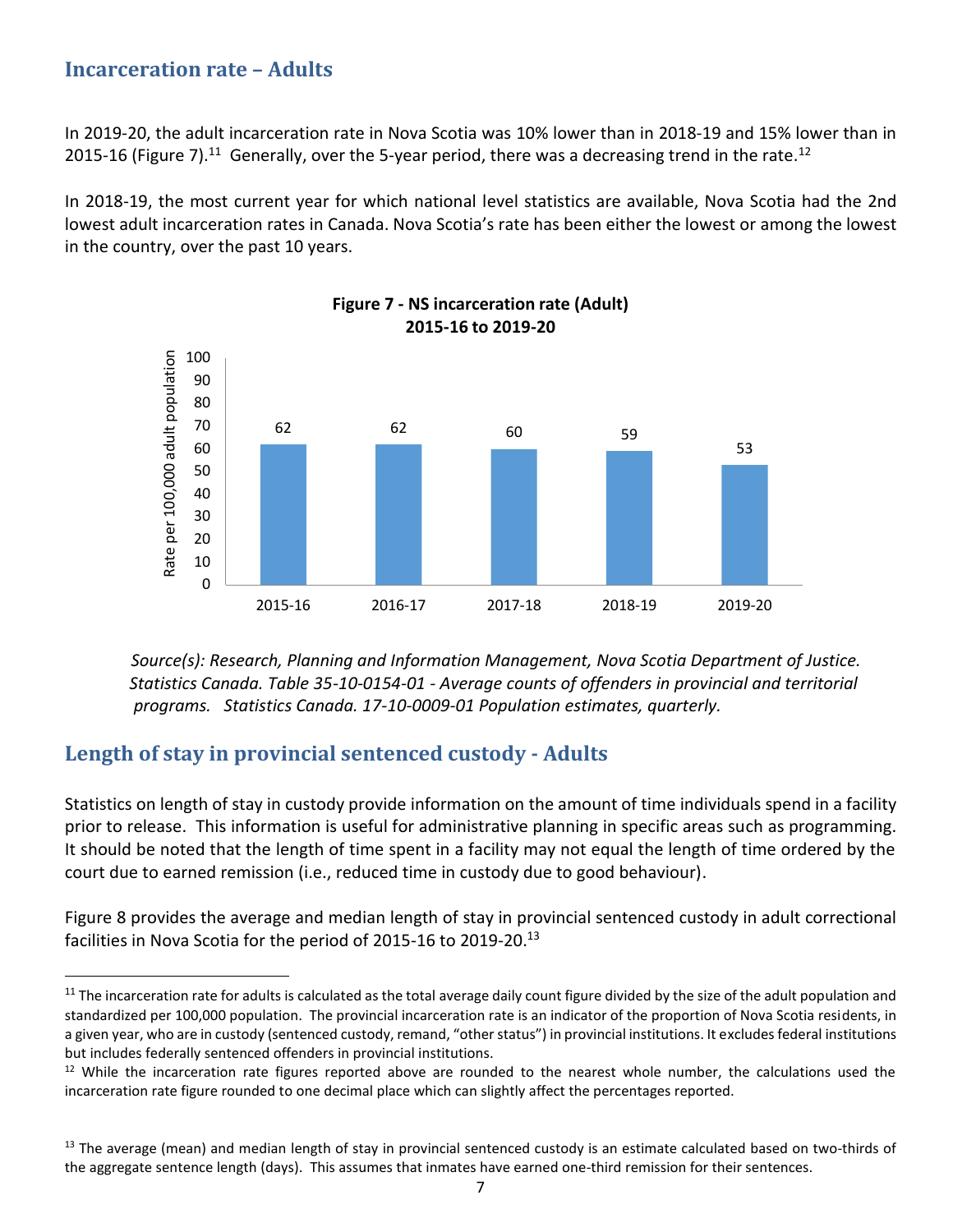The median length of sentenced custody in 2019-20 was 40 days and was unchanged over the five-year time period.<sup>14</sup> The average time spent in sentenced custody for 2019-20 was 73 days, which was down 3 days from the previous year but was seven days higher compared to 2015-16. The average length of stay in sentenced custody varied from a high of 76 days to a low of 66 days.



 *Source: Research, Planning and Information Management, Nova Scotia Department of Justice.*

#### **Sentence length for probation - Adults**

Statistics on sentence length for probation provide information on the amount of time that adults are subject to probation conditions imposed by the courts on a probation order.

Figure 9 provides the average and median length of probation ordered by adult criminal courts in Nova Scotia for the period of 2015-16 to 2019-20.

The median length of probation ordered in 2019-20 was 365 days, which has been constant in the past five years. The average length of probation ordered, on the other hand, increased from 466 days in 2015-16 to 487 days in 2019-20. 15

<sup>&</sup>lt;sup>14</sup> The median length of stay is the midpoint of the sorted data for length of custody (days), where exactly half the data are above and half below the midpoint. While average case processing times can be affected by a small number of unusually long or short cases (i.e., outliers), the median case processing time is not affected by such cases.

<sup>&</sup>lt;sup>15</sup> In 2017, the Department of Justice adopted a new case definition for analyzing criminal court case volumes and processing times. Under the new definition, a case is one or more charges filed against the same person on the same Information or Summary Offence Ticket (SOT). As a result of this change in methodology, the data appearing in Figure 9 are not comparable to those in reports prior to 2017 nor are they comparable with Statistics Canada reporting.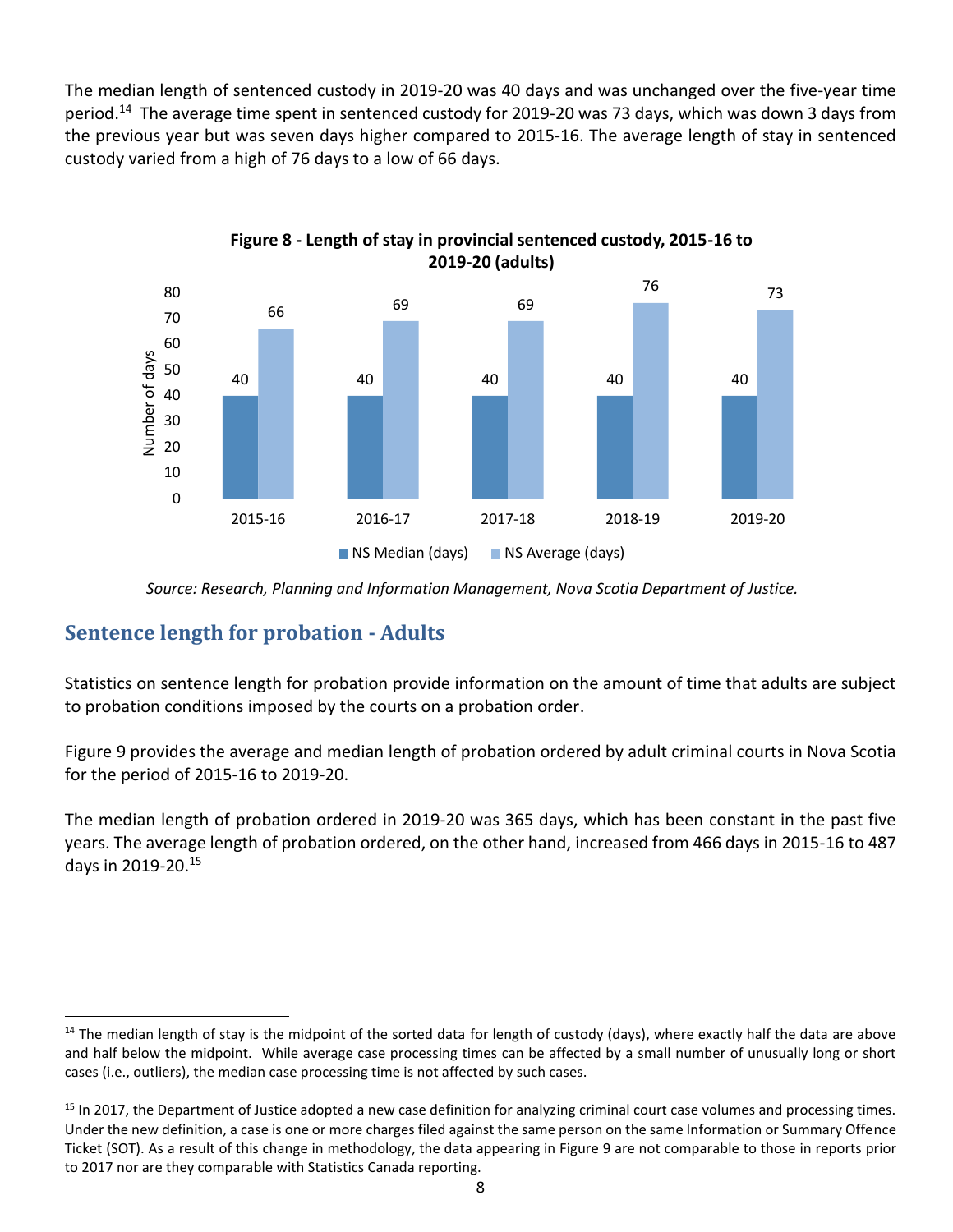

#### **Figure 9 - Length of probation ordered (Adults), 2013-14 to 2019-20**

 *Source: Research, Planning and Information Management, Nova Scotia Department of Justice.*

## **Admissions to adult correctional facilities – by gender**

Whenever a person enters into custody, they have an opportunity to self-identify various attributes such as their gender, ethnicity, and religious background during in-take admission. Self-identification informs the facilities, and the Department, of particular programming needs specific to a group of persons in custody.

Figure 10 shows the proportion of admissions to an adult correctional facility in Nova Scotia, which identified as male or female. The majority of admissions were male, with the proportion declining slightly from 87% to 84% between 2015-16 and 2019-20.



#### **Figure 10 - Adult admissions to custody in Nova Scotia, by sex of accused, 2015-16 to 2019-20**

 *Source: Policy, Planning & Research, NS Department of Justice.*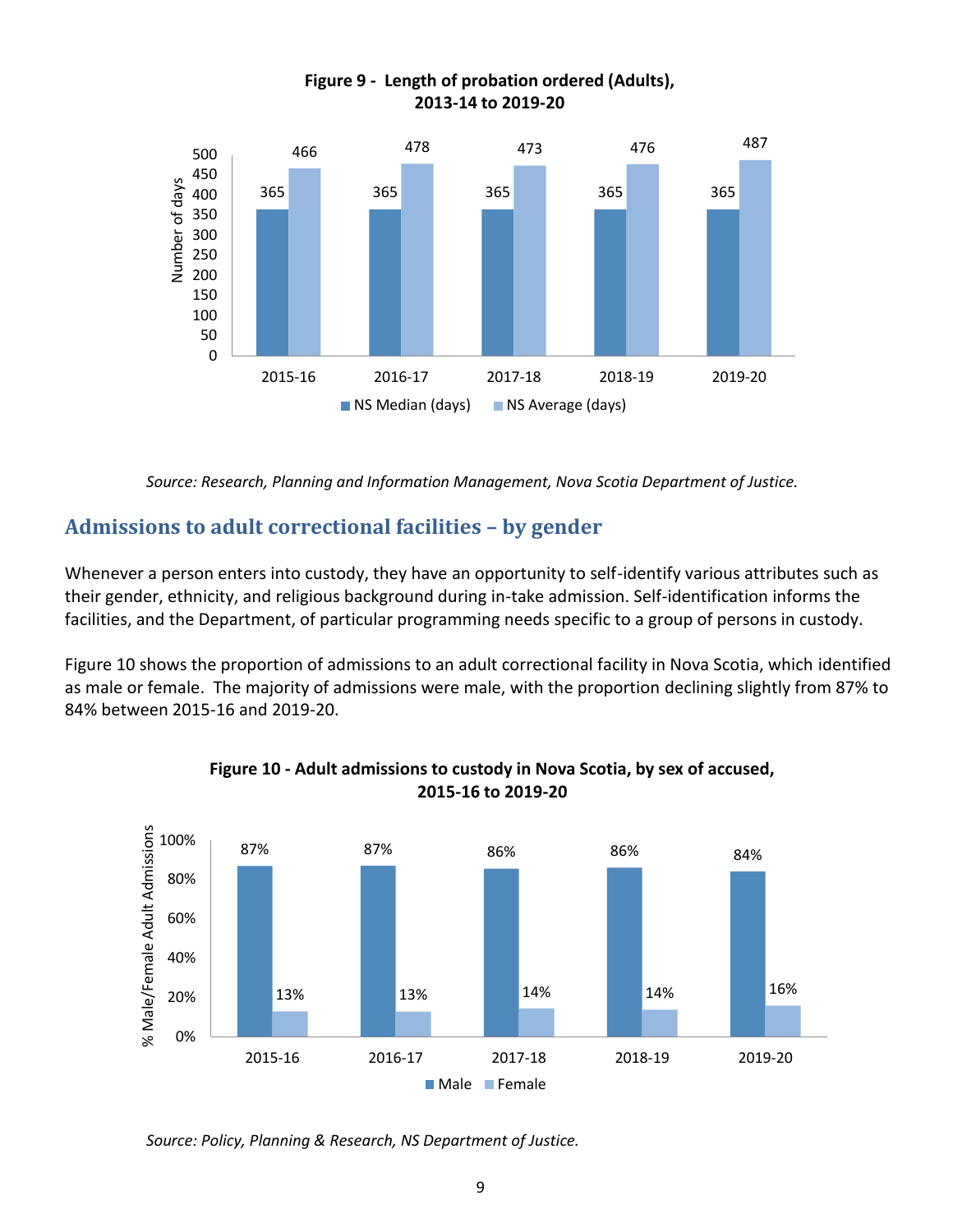## **Admissions to adult correctional facilities – by ethnicity**

Indigenous persons and African Nova Scotians make up a greater proportion of people in correctional facilities than in the general population.

Indigenous persons were over-represented in admissions to remand in 2019-20. While they make up 6% of the population of Nova Scotia they accounted for 13% of admissions to remand in the province. Indigenous females are overrepresented in remand admissions to a greater extent than their male counterparts. In 2019- 20, Indigenous females represented 23% of female admissions to remand while male Indigenous persons represented 11% of male admissions to remand.

Indigenous persons were only slightly over-represented in admissions to sentenced custody in 2019-20, accounting for 7% of admissions.

African Nova Scotians make up about 2% of the Nova Scotian population, but represented 10% and 11% of admissions to remand and sentenced custody, respectively (Figure 11).<sup>16</sup> African Nova Scotians were overrepresented both in admissions to remand and in admissions to sentenced custody in 2019-20.



#### **Figure 11 -Admissions to adult correctional facility by Aboriginals and African Nova Scotians, 2019-20**

 *Source: Research, Planning and Information Management, Nova Scotia Department of Justice. Statistics Canada, 2016 Census Profile – Nova Scotia [Province] and Canada.*

 $16$  Percentage calculations reported in Figure 11 exclude admissions where ethnicity was unknown. Due to small numbers, percentages for youth are not reported.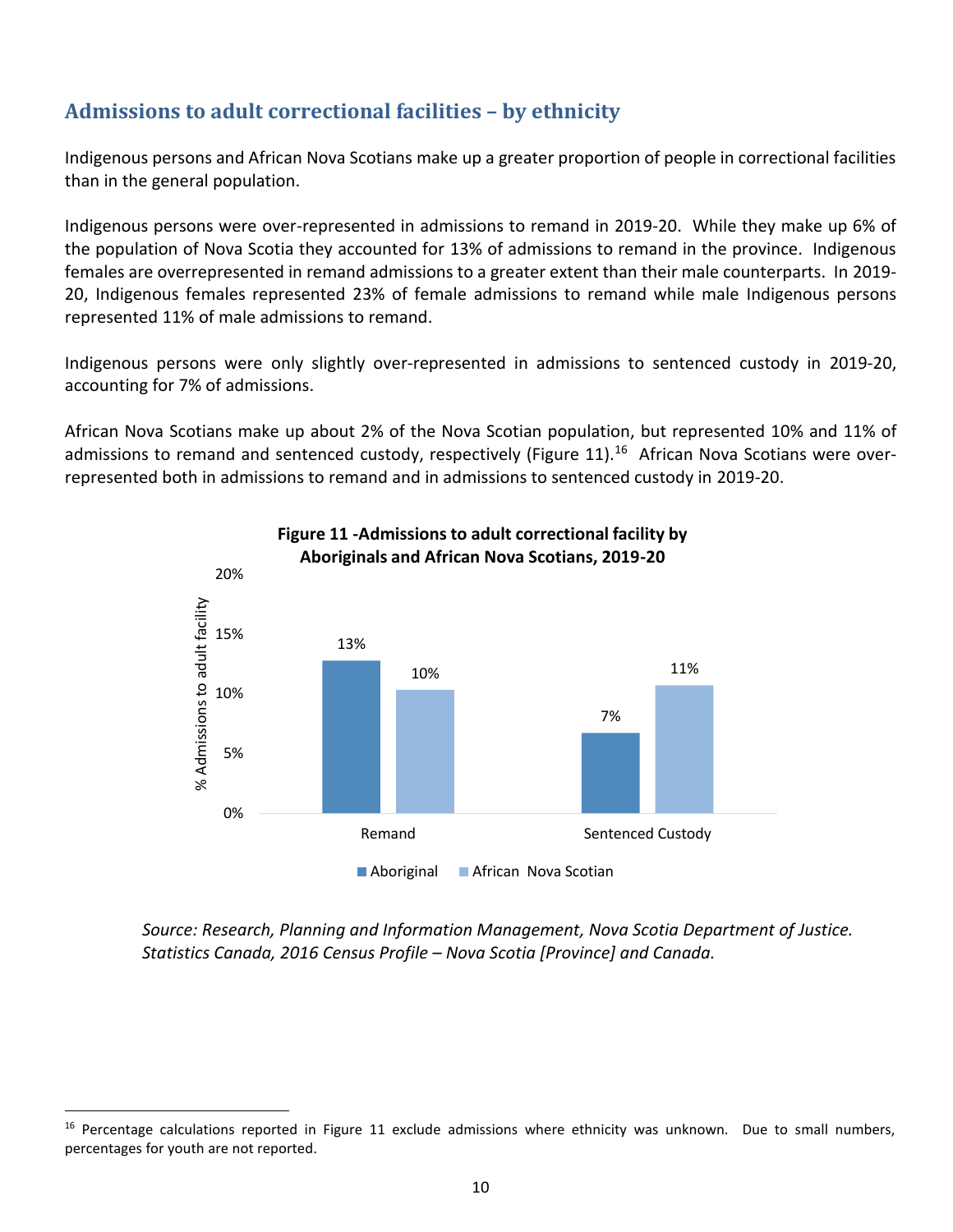## **Court sentences – Youth**

Figure 12 provides the number of guilty cases in youth court in Nova Scotia which had sentences of custody, sentenced in the community (i.e., deferred custody and supervisions), and community supervision (probation). <sup>17</sup> These statistics provide an indicator of the types of sentence involving youth which subsequently led to involvement with the youth correctional system. It should be noted that a case may have more than one type of penalty (e.g., the youth may be given a period of custody as well as a period of probation).

In 2019-20, there was an increase in the number of youth cases with custody sentences (60%) but a decrease in probation (-14%) and deferred custody and supervision sentences (-39%), compared to the prior year.

Over the five-year period (2015-16 to 2019-20), cases with a sentence of probation and deferred custody and supervision continued on a declining trend, while the pattern for custody sentences has fluctuated. The number of cases with probation consistently outnumbered the other sentence types over the five-year period.



**Figure 12 - Guilty cases in NS Youth Court, by Sentence Type, 2015-16 to 2019-20**

 *Source: Research, Planning and Information Management, Nova Scotia Department of Justice.*

#### **New arrivals at the youth correctional facility**

The statistics presented in Figure 13 indicate the number of new arrivals at the youth correctional facility in Nova Scotia between 2015-16 to 2019-20. New arrivals of youth are counted as intakes only (e.g., from noncustody status to custody, transfer from another jurisdiction, or deferred custody to custody). New arrivals do not include the transfer of individuals between correctional facilities within the province. An individual could have more than one new arrival at a correctional facility during a fiscal year.

 $17$  In 2017, the Department of Justice adopted a new case definition for analyzing criminal court case volumes and processing times. Under the new definition, a case is one or more charges filed against the same person on the same Information or Summary Offence Ticket (SOT). As a result of this change in methodology, the data appearing in Figure 12 are not comparable to those in reports prior to 2017 nor are they comparable with Statistics Canada reporting.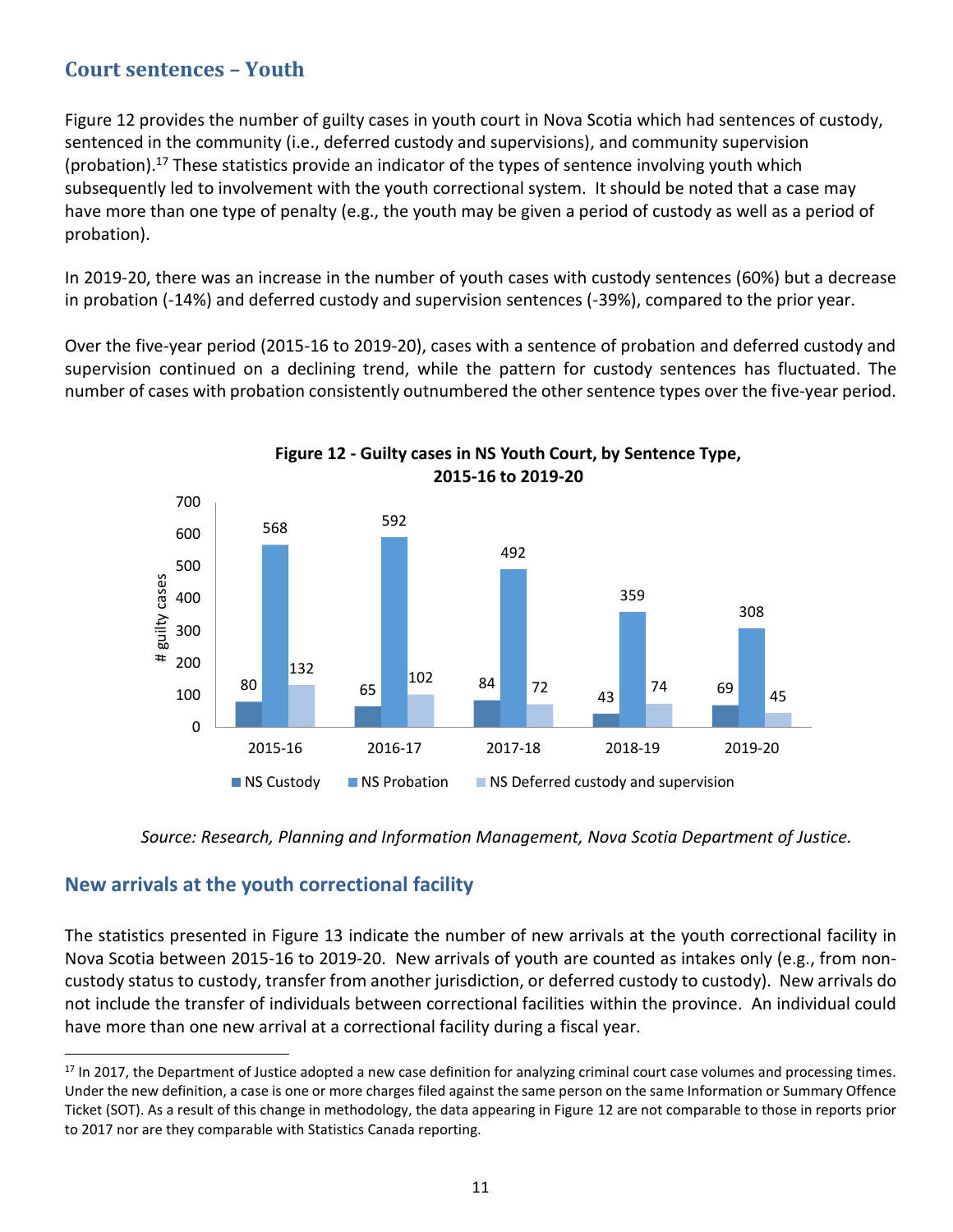Youth may be held in a facility for a number of reasons including: being sentenced to open, open/secure or secure custody; being remanded to custody; or, breach of a court order.

Correctional Services operates the Nova Scotia Youth Centre for sentenced and remanded young persons and the Cape Breton Youth Detention Facility, which is a short-term detention centre. The majority of youth (86%) are admitted directly to the Nova Scotia Youth Centre while the remainder are admitted at the Cape Breton Correction Facility which acts as a temporary detention centre for some youth before being transferred to the Nova Scotia Youth Centre.

In 2019-20, there were 101 new arrivals at youth correctional facilities, which was 34% lower than 2018-19 and 52% lower than 2015-16.



**Figure 13 - New arrivals at youth correctional facilities, 2015-16 to 2019-20**

 *Source: Justice Enterprise Information Network (JEIN), Correctional Services, Nova Scotia Department of Justice.*

## **Average daily count – Youth**

The average daily count of youth in custody reflects the number of youth physically located in a correctional facility at the time of the daily count (at midnight of each day). Average daily counts are useful for describing the make-up of the youth custodial population in terms of custody status: sentenced custody, remand (also sometimes referred to as pre-trial detention), and other forms of detention (e.g., Provincial Director remand, etc.).<sup>18</sup> These statistics can be helpful in looking at specific policy issues relating to different types of custodial populations as well as operational issues relating to correctional facility capacity.

 $18$  A Provincial Director remand occurs when there are reasonable grounds to believe that a youth has breached a condition associated with supervision in the community. When this occurs, the designated Provincial Director orders the youth to be held in custody until such time that a review can be conducted.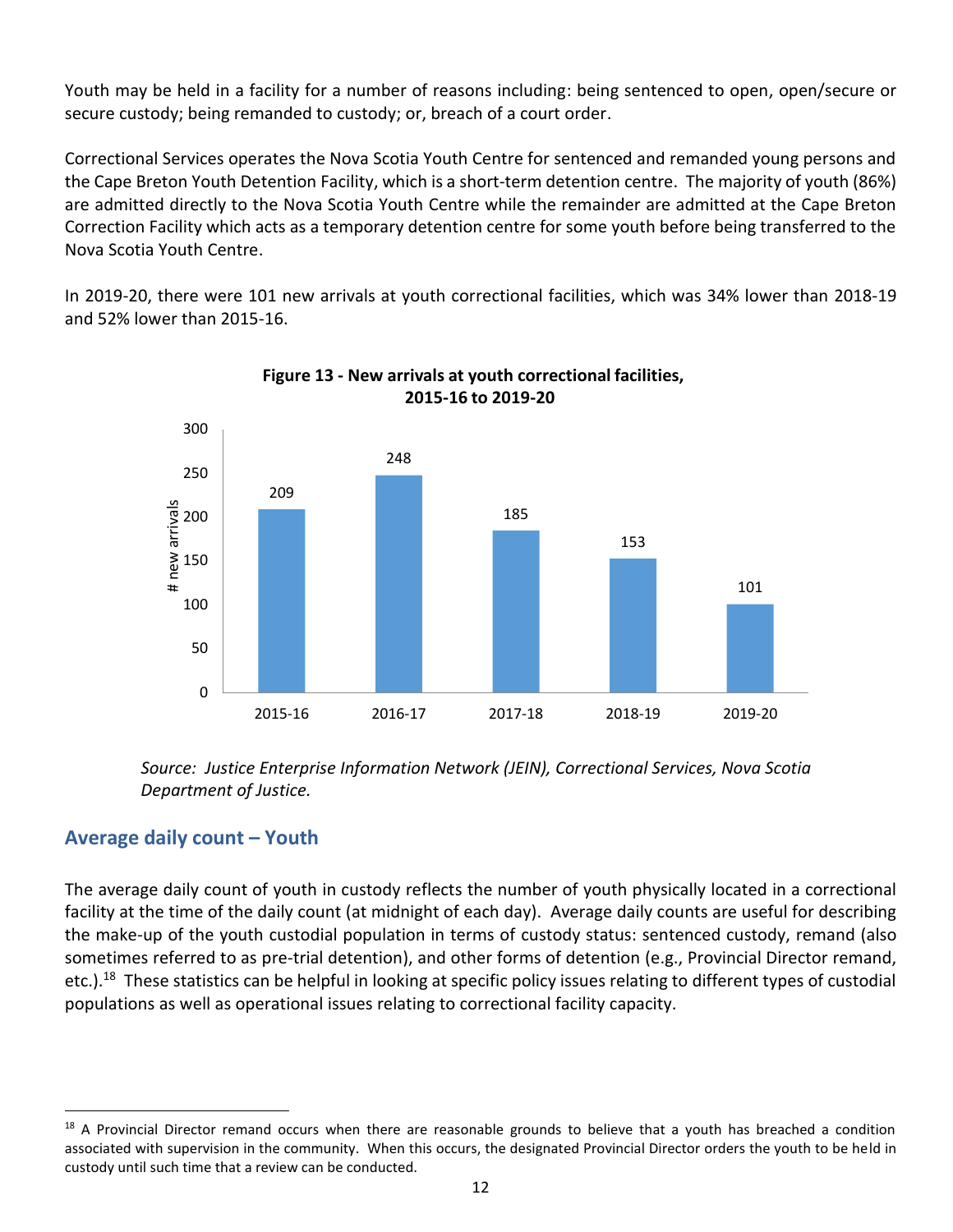In 2019-20, there was an average of 10 youth in custody on any given day including 5 in sentenced custody, 5 in remand, and none on 'other' statuses (Figure 14). The total count of youth in custody decreased by 23% from 2018-19 to 2019-20.<sup>19</sup> Over the past 5 years, it has been steadily declining and decreased by 67% in total.

The average daily count for youth in sentenced and remand custody has been variable. As the number of youth in custody has been decreasing, the smaller numbers can result in greater variability for average daily count proportions Table 2).



**Figure 14 - Average daily count (Youth), 2015-16 to 2019-20**

| Table 2. Proportion of average daily counts<br>in Nova Scotia, by custody type (Youth) | 2015-16 | 2014-15 | 2015-16 | 2016-17 | 2019-20 |
|----------------------------------------------------------------------------------------|---------|---------|---------|---------|---------|
| % NS Sentenced custody                                                                 | 69%     | 47%     | 50%     | 53%     | 49%     |
| % NS Remand                                                                            | 26%     | 47%     | 45%     | 37%     | 48%     |
| % NS Other                                                                             | 4%      | 5%      | 5%      | 10%     | 2%      |

*Source(s): Research, Planning and Information Management, Nova Scotia Department of Justice. Statistics Canada. Table 35-10-0003-01 Average counts of young persons in provincial and territorial correctional services.*

## **Incarceration rate – Youth**

In 2019-20, the youth incarceration rate in Nova Scotia was 2 youth per 10,000 youth population (Figure 15), unchanged from the previous year.

Over the five-year period, the rate declined steadily; in 2019-20 the rate was 67% lower than in 2015-16. <sup>20</sup>

 $19$  While the average daily count figures reported above are rounded to the nearest whole number, calculations use the average daily count figure rounded to one decimal place which can slightly affect the percentages reported.

<sup>&</sup>lt;sup>20</sup> The youth incarceration rate is an indicator of the proportion of Nova Scotia youth who are in custody (sentenced custody, remand, "other status") in a provincial youth facility. It is calculated as the total daily count figure divided by the size of the population 12 to 17 years of age and standardized per 10,000 youth population.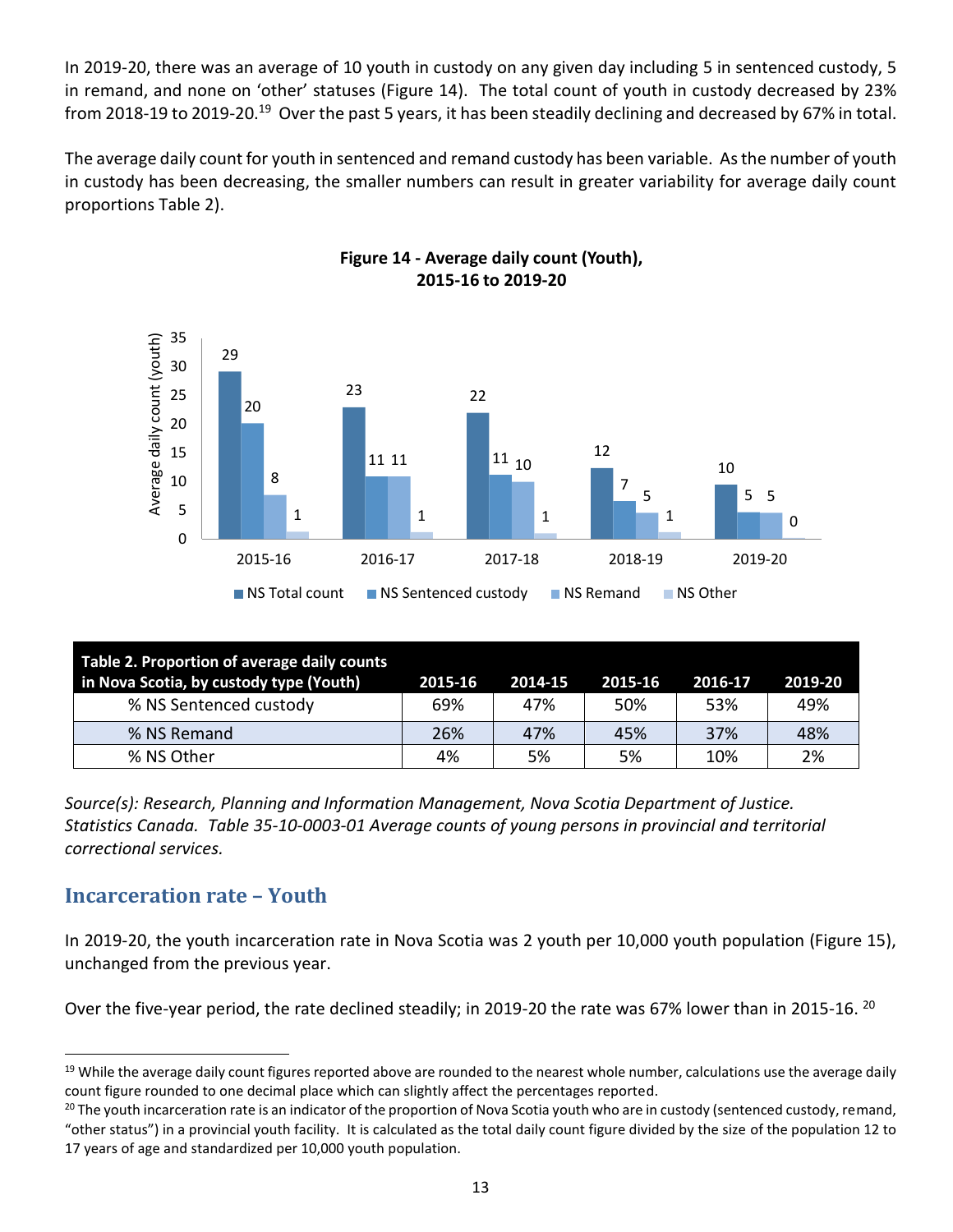In 2018-19, the most current year for which national level statistics are available, Nova Scotia's youth incarceration rate was lower than the national rate (3 youth per 10,000 youth population) and has also had a general declining trend.



 *Source(s): Research, Planning and Information Management, Nova Scotia Department of Justice. Statistics Canada. Table 35-10-0003-01 Average counts of young persons in provincial and territorial correctional services. Statistics Canada. Table 17-10-0009-01 Population estimates, quarterly.* 

## **Length of stay in provincial sentenced custody – Youth**

Statistics on length of stay of youth in custody provide information on the relative amount of time youth spend in a facility. This information is useful for administrative planning in specific areas such as programming. Average length of stay for youth in provincial sentenced custody is an estimate using the custody portion of youth custody and supervisions sentences.

The median length of stay for youth in sentenced custody in 2019-20 was 51 days (Figure 16), an increase of 8 days (or 17%) from 2018-19 and a decrease of 23 days (or 31%) from 2015-16.<sup>21</sup> The average length of stay in sentenced custody for 2019-20 was 99 days, an increase of 17 days (or 20% ) compared to the previous year, and 12 days (or 10%) lower than in 2015-16.

The median length of stay of youth in provincial sentenced custody in Nova Scotia varied over time from a high of 73 days to a low of 43 days. The average stay over this time period varied from a high of 110 days to a low

While the incarceration rate figures reported above are rounded to the nearest whole number, the calculations used the incarceration rate figure rounded to one decimal place which can slightly affect the percentages reported.

 $21$  The median length of stay is the midpoint of the sorted data for length of custody (days), where exactly half the data are above and half below the midpoint. While average case processing times can be affected by a small number of unusually long or short cases (i.e., outliers), the median case processing time is not affected by such cases.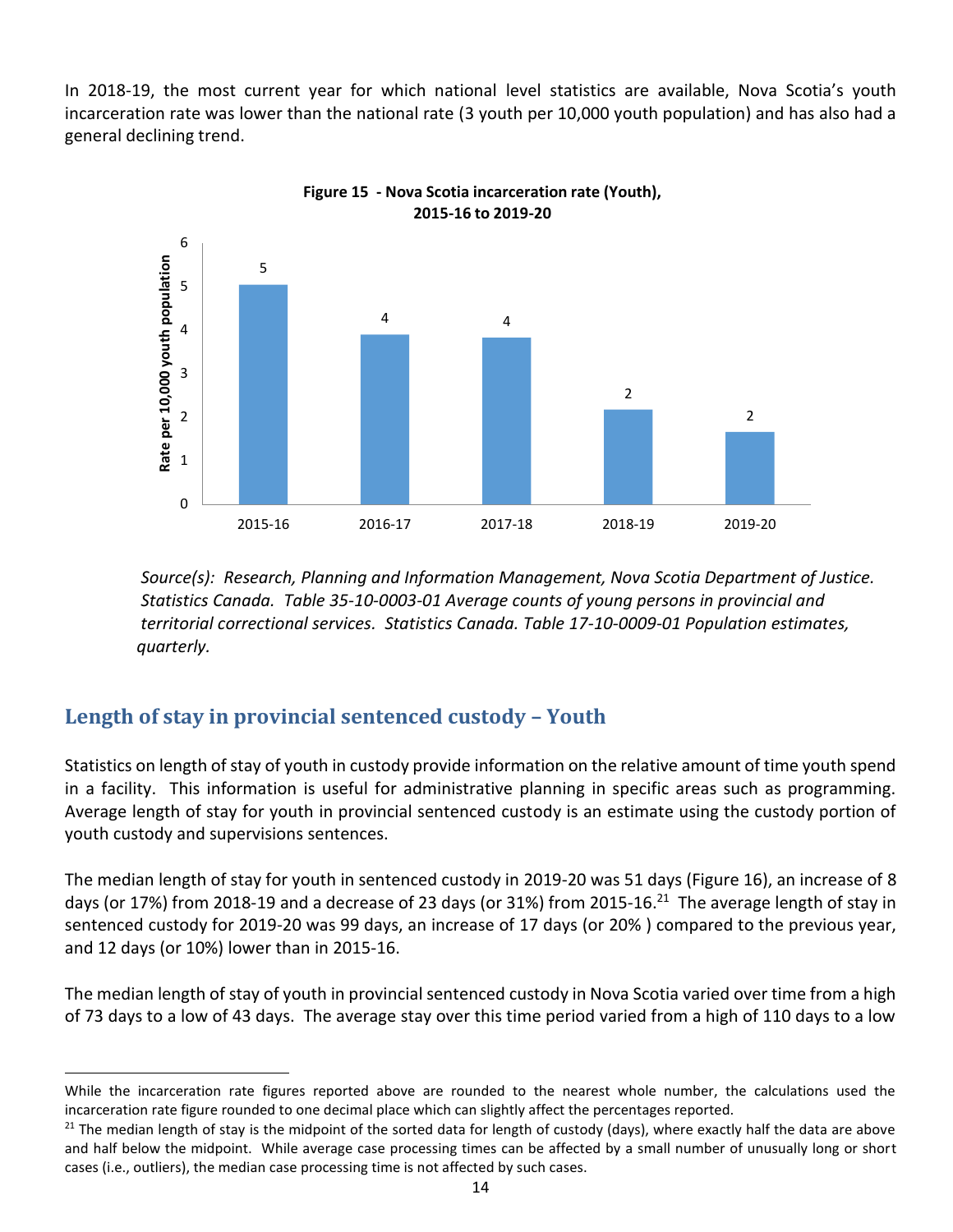

of 51 days. Note that as the number of youth in provincial sentenced custody has been decreasing and smaller numbers can result in greater variability for length of stay figures.

*Source: Research, Planning and Information Management, Nova Scotia Department of Justice*

## **Sentence length for probation – Youth**

Statistics on sentence length for youth on probation provide information on the amount of time that young persons are subject to probation conditions imposed by the courts on a probation order while in the community.<sup>22</sup>

Figure 17 provides information on the length of probation ordered by youth courts in Nova Scotia between 2015-16 to 2019-20. The median length of probation ordered was 360 days in 2019-20 and was stable compared to prior years. The average length of probation ordered for 2019-20 was 398 days, which was 6 days (2%) more than in the year prior.

<sup>&</sup>lt;sup>22</sup> In 2017, the Department of Justice adopted a new case definition for analyzing criminal court case volumes and processing times. Under the new definition, a case is one or more charges filed against the same person on the same Information or Summary Offence Ticket (SOT). As a result of this change in methodology, the data appearing in Figure 17 are not comparable to those reports prior to 2017 nor are they comparable with Statistics Canada reporting.